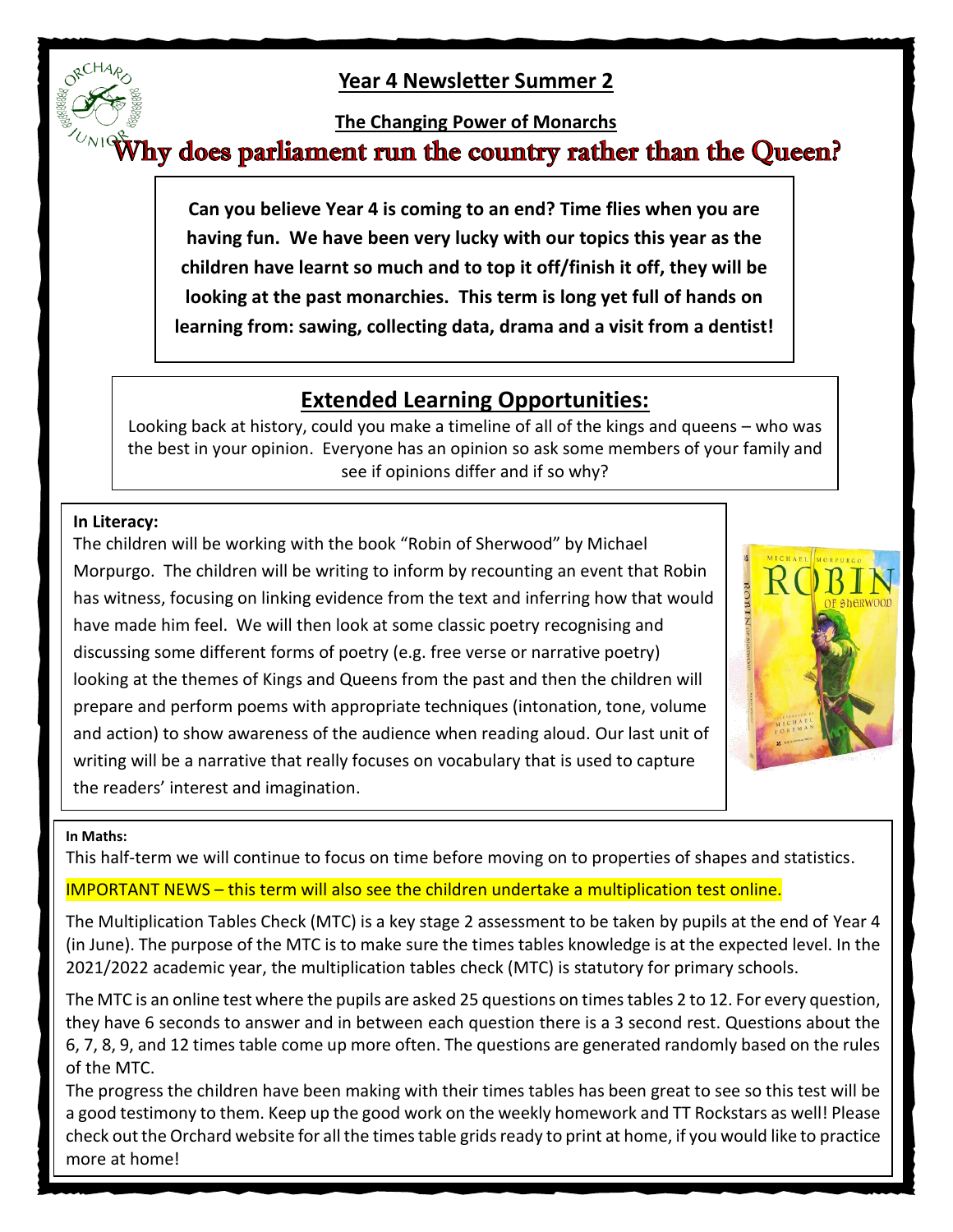## **Leading Question**

## **Why does parliament run the country rather than the Queen?**

#### **In History:**

In this unit of work, the children will understand how Britain's system of government has evolved over many centuries by looking at four monarchs. These four enquiries explore either events during the particular monarch's reign that led to some shift in the power of either the monarch or their parliament or the relationship between a monarch and the parliament of the time. These are then linked by a final enquiry, which asks pupils to draw together all their newly acquired knowledge to produce an explanation of how the power of the monarchy changed over time in relation to the four monarchs.

#### **In Design and Technology:**

The children will be learning to use a saw! Due to lockdown, the children did not have an introduction to them in Year 3 so we will be going back to basics rather than building on their skills. During this topic, the children will be understanding safety and then designing and making a photo frame. Looking at the most efficient joins.

#### **In Music:**

In Music lessons Year 4 will be continuing with Listen2Me lessons, using African percussion instruments to learn about rhythm.

#### **In Computing:**

Linking to our science, we will consider how and why data is collected over time. The children will consider the senses that humans use to experience the environment and how computers can use special input devices called sensors to monitor the environment. Pupils will collect data as well as access data captured over long periods of time.

#### **In Science:**

During our science lessons, we will be learning about sound by investigating how we hear things. We will also be exploring the patterns between the volume of a sound and the strength of the vibrations that produced it. We will be using recording software to look for patterns and themes

## **In French:**

Bonjour! In French, the topic is Le Picnic. Using the French version of The Very Hungry Caterpillar, we will be learning how to say lots of different foods as well as recapping days of the week, numbers and colours.

#### **In RE:**

In this unit, the children will describe the concept of neighbour within Christianity by identifying and describe some issues raised in their own lives and the lives of others.

#### **In PSHE:**

The children this term will learn about physical health and mental wellbeing. The children will also learn about maintaining a balanced lifestyle: oral hygiene and dental care – including a visit from a local dentist. The children will be looking at the importance of being safe with medicines and household products; drugs common to everyday life.